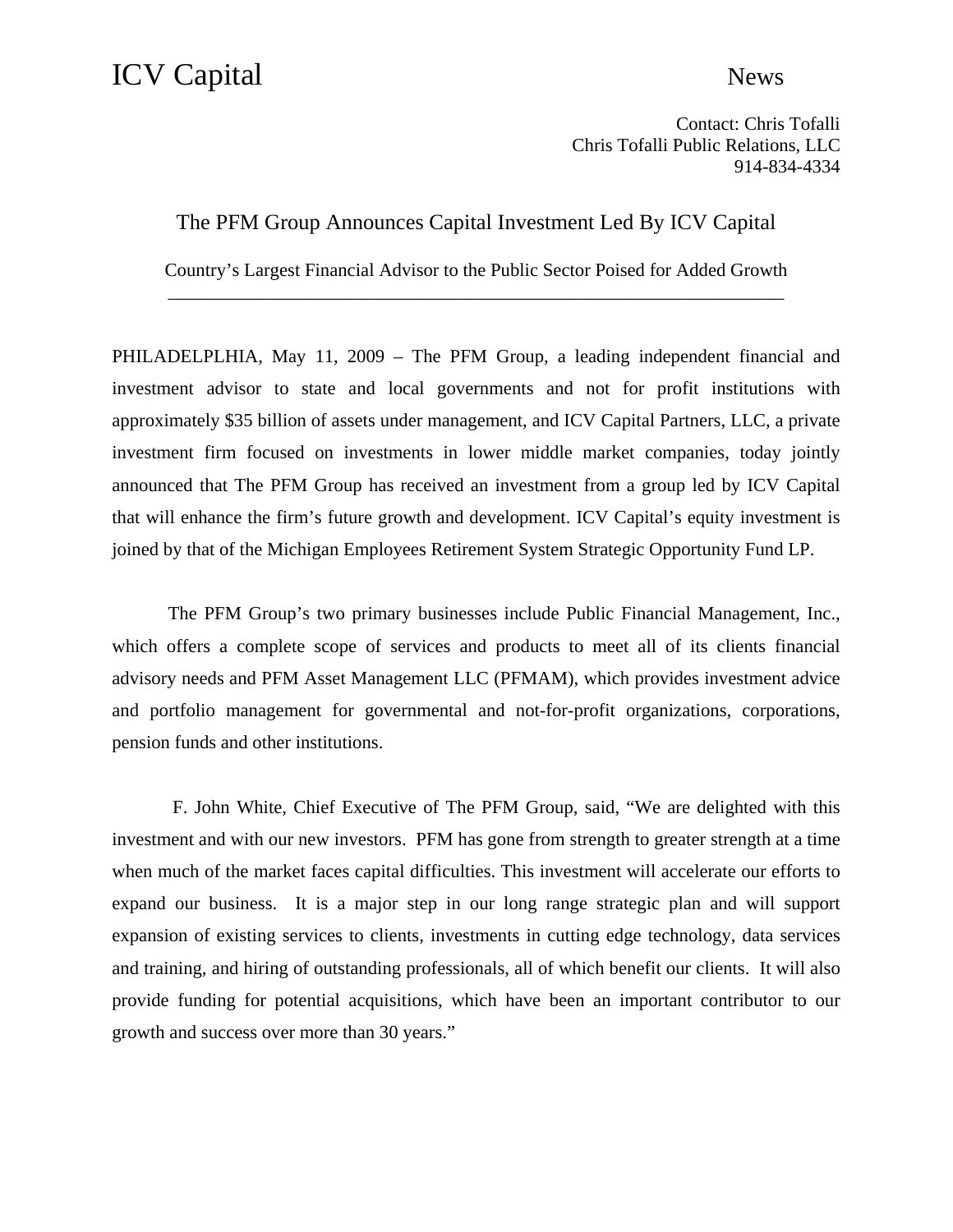PFM's 400 employees serve a broad base of clients from 32 offices located in every region of the country. PFM is known for providing clients with independent advisory services free of conflicts in their dealings with the capital markets. Public Financial Management was the top ranked financial advisor in 2008 in all categories – advising on \$42.9 billion of total debt, in 689 separate transactions. More than \$10.4 billion of this total was issued in 219 competitive transactions, \$32.5 billion in 394 negotiated transactions and \$1.1 billion in 219 transactions of under \$10 million in size according to Thompson Financial Services.

PFM Asset Management manages assets of more than \$35 billion in cash, fixed income and multi-asset class portfolios for its state and local government and other institutional clients. PFM Asset Management advises 13 local government investment pools, a registered investment company active throughout the country and more than 300 individually managed government and non-profit accounts. PFM Asset Management, through its PFM Advisors division also provides investment consulting services to pension and endowment funds.

PFM's strategic consulting advice has resulted in credit rating stabilization and upgrades for a number of major cities and counties including Philadelphia, PA, Pittsburgh, PA, Washington D.C., Nassau County, NY and New Orleans, LA. PFM Future Perfect, a strategic budgeting and planning program for colleges, universities and non-profits has helped 63 higher education institutions develop and manage their strategic plans for the future.

In addition, PFM's Structured Products Group has executed over 2,748 bond proceedsrelated transactions totaling over \$199 billion in debt and asset notional amounts. PFM's Arbitrage Rebate Compliance business currently provides arbitrage rebate compliance services directly to over 350 clients and also provides arbitrage rebate compliance services to the hundreds of public entities that invest bond proceeds in the 13 local government investment pool programs that are managed by PFM Asset Management LLC.

Speaking on behalf of the investor group, Tarrus Richardson, Managing Director of ICV Capital, said, "We are delighted to partner with a world class management team that has built the market leading municipal finance and investment advisory business in the U.S. We look forward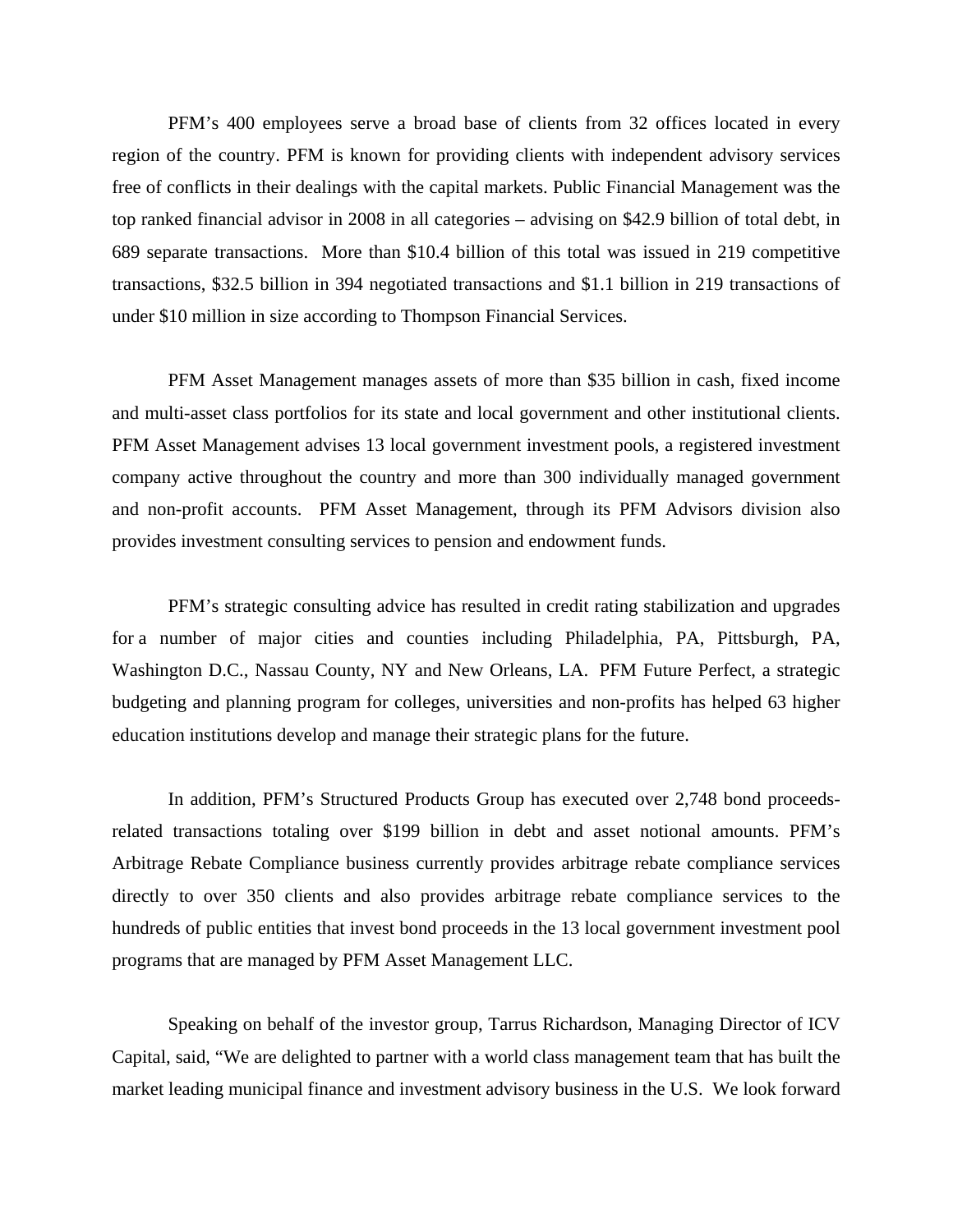to providing the management team with growth capital for strategic initiatives such as lift outs of high quality professionals and acquisitions of asset management businesses. We have had the privilege of getting to know all 54 Managing Directors and are thrilled to be their partners going forward."

PFM's senior professionals will remain in place to provide client services and management. Each Managing Director will maintain a significant equity position in the firm and will continue to be employed by the PFM Group companies.

Debt financing for the transaction was provided by two Pennsylvania community banks, Susquehanna Bank of Lancaster and TriState Capital Bank of Pittsburgh.

Griffin Financial Group, LLC, an investment banking firm based in the Greater Philadelphia region, acted as exclusive financial advisor to the PFM Group in the capital transaction. Griffin's role included negotiating and structuring the transaction, and managing competitive processes to arrange both the debt and equity capital required to finance the transaction.

Private Capital Research, LLC, a unique investment and consulting organization based in the Greater Philadelphia region, sourced this transaction and acted as exclusive buy side advisor to ICV. Kirkland & Ellis served as legal advisor to ICV. Ernst & Young acted as accounting due diligence advisor to ICV.

This capital raising success was achieved after the PFM Group companies finished their strongest year ever in 2008 with record revenue, and completed the first quarter of 2009 with record quarterly revenue.

## About ICV Capital Partners, LLC

ICV Capital Partners is a minority-owned private investment firm with over \$440 million in committed capital from well known institutional investors. ICV is investing from its \$313 million second fund, ICV II. ICV pursues a value-oriented investment strategy to invest in